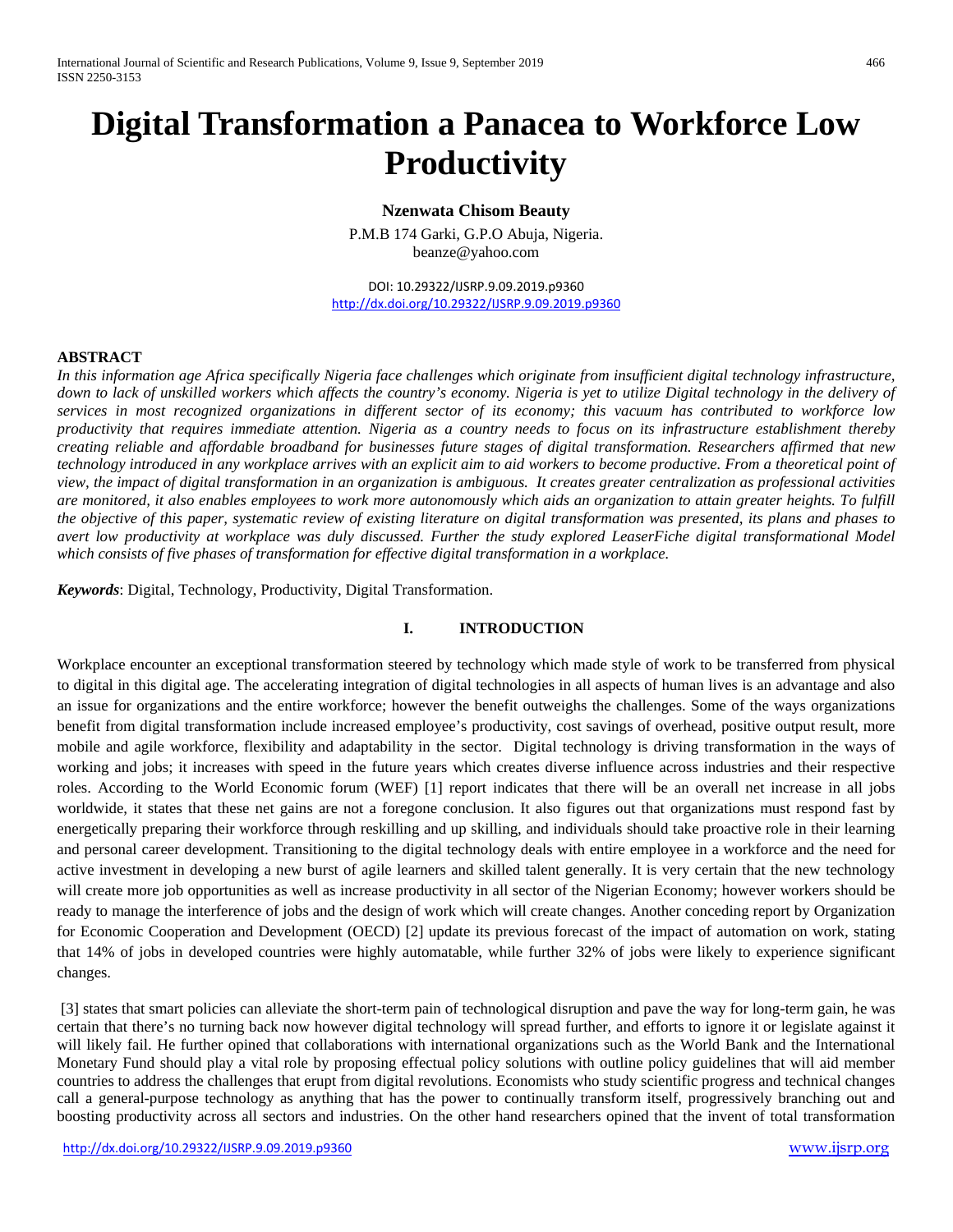will create loss of jobs due to digital automation which is marking an increased speed worldwide. McKinsey Global Institute reported that by 2020 one-third of the US workforce, or about 50 million people may be transformed through digital technologies, it also forecast that about half of all paid activities are likely to be automated using existing robotics, artificial and machine learning technologies for instance; computers can also be used for multiple tasks.

The World Bank's World Development report "Digital Dividends". [4] analyzed the factual proof of the effect of digital technologies on a countries economic growth, opportunity for individuals, and public service delivery. It presents many examples of benefits accrued to organizations, workers and governments; it also identifies a number of risks factors. It observed that some organizations in underdeveloped countries adopt digital technology at a very slow pace, white collar jobs are more automated which thereby contribute to most workers out of the labour market in developing countries, despite all these e-government initiatives fail to improve how public services are delivered**.**

From the study of similar researches, the report concludes that digital technology will contribute to development less than expected when important "analog complements" are absent**.** Organization is likely not to invest in productivity enhancing technology such as digital technologies if there are limited skills that do not allow them to take advantage of technology. However governments will not have the Incentives to deploy technology to empower citizens and deliver better services when institutions are not accountable. In other words, digital dividend implies faster growth, more jobs and better service which is variably to fall short if digital investments are not accompanied by long overdue reforms in a country's business regulations and public sector governance.

The digital transformation has come to stay and should be welcomed and ameliorate rather than disregarded. In other to tackle workers low productivity Nigerian policymakers will need to respond briskly to metamorphose circumstances, integrate experiences across sectors and issues, as well as tailor advice effectively to the appropriates needs.

# **1.1 An overview of digitalization**

Digitalization has created communication and made it a universal language with the use of computers. In the world today small and medium businesses, government organizations as well as non-governmental agencies have transformed their process, activities and transactions with the use of digital technology.

Technology may be providing the fuel for digital transformation but it is the human element that will determine the outcome, from previous studies it is observed that digitalization has been on track right from 1950s until web came on board in the year 1990. This has made life easy by totally transforming the way we bank, govern, transact business, educate and shop etc. Digital technology gave birth to binary code of computer storage which is applied to traditional forms of information like paper and photograph for future use. It also converted analog signals into digital signals which translate media into bits and bytes. Researchers observed that in the year 1947 transistor was invented which made way to more advanced digital computers, from the late 1940s universities, military and businesses developed computer system to digitally replicate and automat previous manually performed mathematical calculation.



# Source: [5]

According to Wikipedia [6] Technology first emerged as tools, the first machine created as digital technology was known as the telegraph and the analytical engine which was invented by Claude Shannon who was a bell labs mathematician. It is also on record that the third industrial revolution changed analog, mechanical and electrical economy to digital technology. The whole earth movement of the 1960's led to the inspiration and creation of the World Wide Web, 1970 saw the introduction of personal computers, video games etc, as technology accelerates it switched from analog to digital record. In 1980 computers penetrated schools, business, industry in developing countries, during this year the U.S Census Bureau gathered data on the usage of computer and internet, the survey indicated that 8.2% of all population in the U.S owns a personal computer. A mobile phone called Motorola was manufactured as the first phone in the year 1985, it operated through analog communication by the late 80s businesses were fully digitalized and the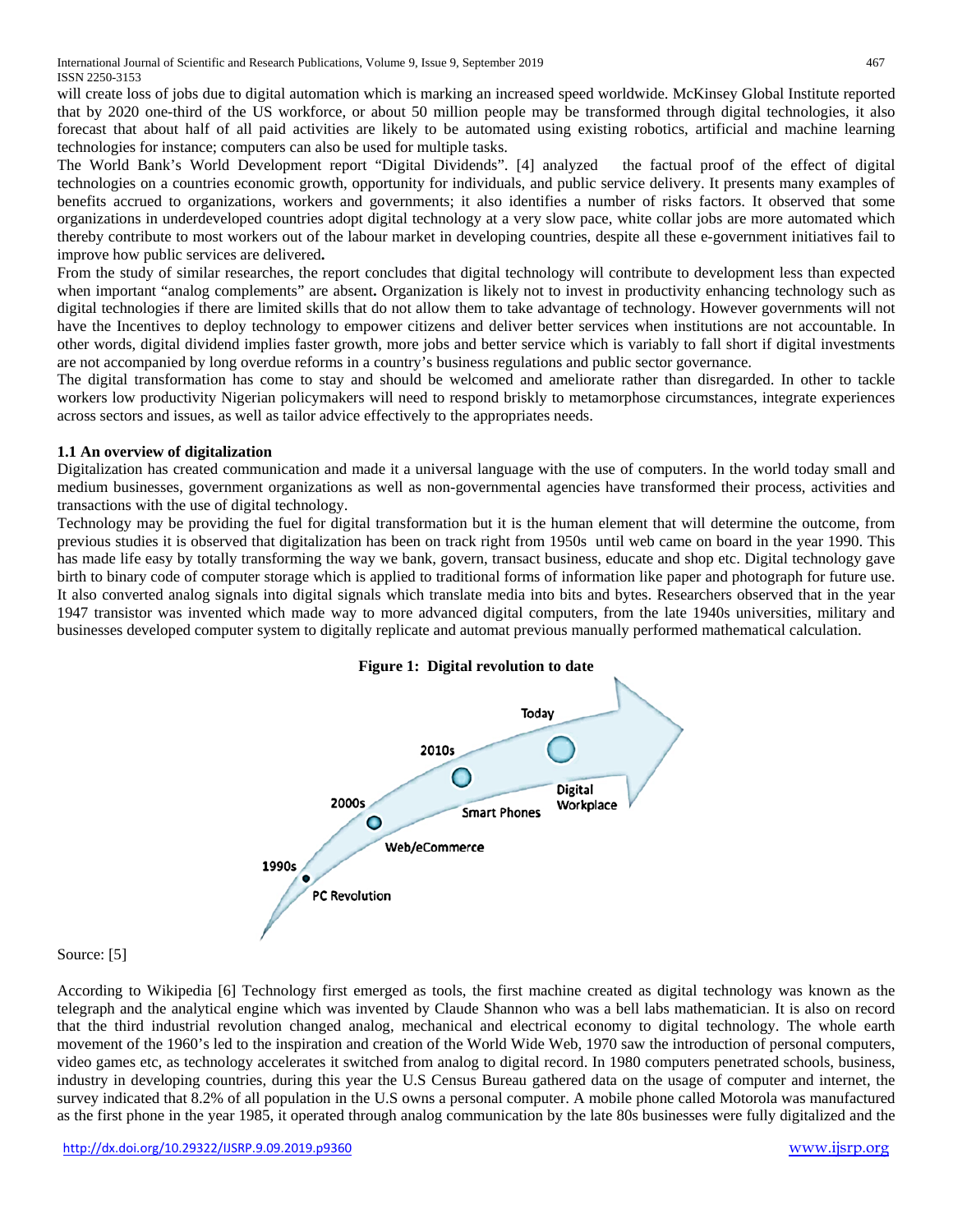first digital camera was invented in the year 1988. Tim Berners-Lee designed the worldwide web wrote the code and the server in 1990 which eventually became accessible to the public in 1991, it was first accessed by the government and university before it was released to the public. In 1993 Marc Anderson and Eric Bina initiated mosaic the first web browser which had the ability to display online images, later the internet enlarged swiftly by 1996, it was already part of most businesses in developed countries. In 2000 mobile phones serve purposes like computer and also digital revolution spread rapidly to developing countries, 2005 the number of internet users grew to 1billion while 3billion have access to mobile phones, HDTV became the standard television broadcasting in many developed countries in the late 2000.

According to [7] the late 1980s had less 1% of the world's technologically stored information in digital format while in the 2007 it jump to 94% with more than 99% in the 2014. He also stated that 2005 is estimated to be the year human beings were able to store information in digital than in analog which marked the beginning of the information age of the modern world.

# **II. DIGITAL TRANSFORMATION**

Scholars defined digital transformation as the use of new, fast changing digital technology to solve problems often utilizing cloud computing, reducing reliance on user owned hardware but increasing reliance on subscription based cloud services. An organizational approach to digital transformation can have an immense positive impact on the nature of work, position of jobs, how employees are managed in a work place. Over the past two years, researchers from MIT's Center for Digital Business and Capgemini Consulting have explored the question of, how fast are digital innovations changing the plan of organizations. Results from surveys and interviews collated from over 150 organizations shows that digital transformations varies from organizations both in the area of customer relationship, internal operations and employee relations. [8] Opined that a Digital transformed organization holds a distinct Mindset reflecting a deep confidence in digitization and an inclination to pursue digital solutions to its best. A Digital workforce reflects on the confidence on digital possibilities and key practices, workforce features and resources that can make those possibilities a reality. These essential qualities of a Digital Organization are captured as M-PWR (pronounced m-power).

# **Figure 2: Digital Transformation**



#### Source: [9]

# **2.1 How to determine the right digital technology for a workforce**

**Basic digital skills**: There are basic digital skills and level that is required in the transformation of a workplace, employees individual skills must be properly defined in other to determine the right digital transformation that will reduce low productivity. This certainly demands few security skills, skepticism and device use and may include collaborative skills, depending on the type of organization and their business. It might comprise the ability of an employee to work with a computer, or specific software packages that are pivotal to the way an organizational business are transacted. Without these minimal skills, workers may likely not respond effectively during and after workplace digital transformation.

**Organizational goals and future plans**: Management of the Organization needs to consider the goal, future plans in other to tailor the technological skills that will conform to the digital transformation in the workplace**.** Reflect on the organization's short and long term goals to work out what digital technology are required to avert workforce low productivity, this will guide through inevitable challenges, numerous opportunities that may likely erupt as well as the organizations growth plans. A preplanned list of digital technological skills required for an organization must include general skills and package-specific competencies of the workers; this makes the transitioning much easier for both the employer and employee.

**Evaluate Job roles**: This step involves evaluating job roles, workforce and defining the existing digital skills gap. Job roles and profile needs to be on the check to ensure it attracts the right applicants with the right digital skills in other not to set the organization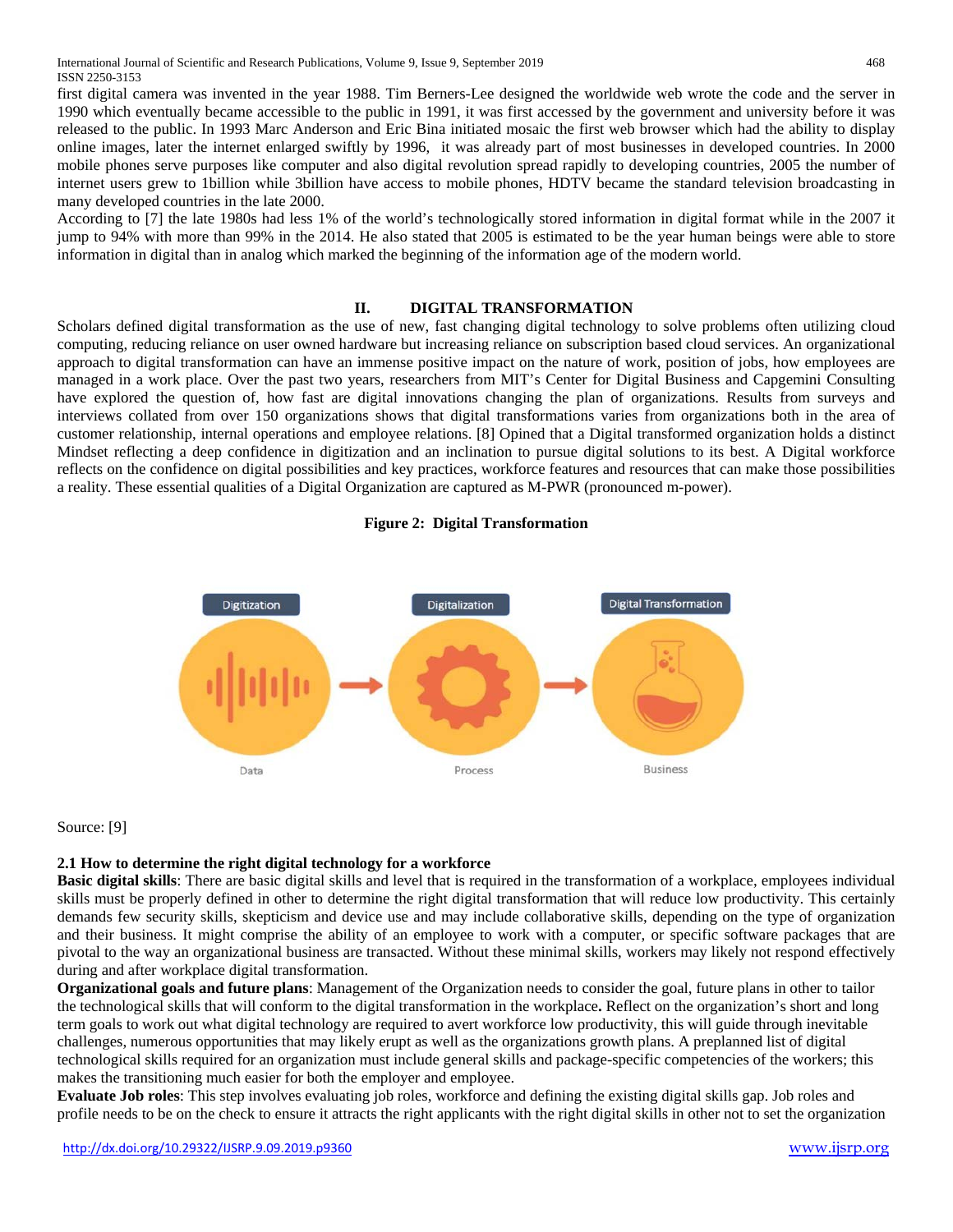backwards in its digital transformation. It will also aid in the recruitment process and succession planning in the workplace. Next is to look inwardly from the top to the bottom in the organization and identify the level of digital technology that already exist, this should be based on the planned strategies outlined already.

**Evaluate Training**: The final step four starts with evaluating organizational training provision and learning goals in other to make appropriate changes where necessary. After the successful completion of step three, the organization is already in the know on the digital gaps and how to improve the competence levels of workers in required digital skills during the transformation. At this point organization is aware of the type of training that is suitable for the organizational task and tailors it to the provision already mapped out for similar task. Training should be aimed at developing competencies that help avert low productivity in the workforce by availing workers the tools and opportunities to learn. Also the management of the organization ought to ensure that the learning provisions are mobile enabled, also available in time .This should also be combined with clarity on what level of digital skills is expected per job role in other to give the best training that will improve workers' productivity during and after digital transformation.

# **III. REVIEW OF LITERATURE**

Digital transformation concept is yet to receive full attention in academic research; most researchers view it from ICT media point of view, the definition is not uniformed as individual defined it according to what they feel. The concept digital transformation currently lacks a clear definition [10]. Digitalization, digital innovation, and digital transformation are closely related and are linked to one another in different ways. First, these concepts build on digital technology. Second, the outcome of a digital innovation can lead to digitalization through individuals' absorption in the diffusion stage of the digital innovation process [11]. It is also believed that digitalization and digital innovation can enable major changes in how business is conducted, leading to digital transformation of organizations.

[12] States that music and publishing industries are typical example; they indicate that digital innovations and digital transformation are not an ordinary deliberate choice rather an unavoidable task all industries must undergo. [13] opined that Digital Transformation is characterized by the use of new digital technologies to enable significant business improvements which is viewed as an inevitable chance for an organization business development. [14] concur that the introduction of digital technologies can propel business to achieve their goals as innovation helps them develop their business swiftly. [15] maintain that integrating digital technology into business activities must surely require a transformation of central operation of an organization's business, as technologies have rapidly reformed the way business are transacted. [16] conclude that digital transformation has changed the structure of organization, their product and process while [17] remark that information systems are acclaimed the principal behind business transformations. [14] opined that digital transformation aid rapid organizational goal achievement and that firms who drive performance also are contemplating taking advantage of technical innovation. [18] propound that implementation of business development allows organization to recognize modern growth potentials and to focus on understanding of creating new drivers for business growth while concurrently initiating business activities. According to [19], the aim of digital transformation is to achieve streamlined operational processes and entirely new business models either personnel or in collaboration with improved customer experience and engagement while [18] propound that implementation of business development allows organization to recognize modern growth potentials and to focus on the understanding of creating new drivers for business growth while concurrently initiated business activities.

According to [20] they opined that organizational culture is one of the aspects that can have an effective impact and outcome of a digital transformation in a workplace. They also believe that it is not straightforward as there are vital features to put into consideration before and after the transformation. For a successful digital transformation, the organization as a whole must adopt a supportive culture in which joint business and IT initiatives can flourish [21]. [22] conducted a Delphi study to examine what cultural values are considered supportive of digital transformation and crucial for digital transformation success. The most prominent organizational values identified were openness to change (openness to new ideas and readiness to embrace change) and customer centricity (designing activities to meet customer needs). An organization that values openness to change fosters a willingness to accept, implement, promote, and establish a change-oriented mindset, which is essential for mastering digital transformation [22], They also stated that organizational values like innovativeness, willingness to learn, tolerance of failure, risk factors, and entrepreneurial mindset were highlighted, furthermore trust, participation, cooperation, and communication [22] Digital transformation entails much more than incrementing the business with digital technologies; it requires rethinking and restructuring the entire business logics of an Organization [23]. [24] study stated, "Transforming digitally is not only technical rather it is certainly a transformational and organizational thing" (p. 9). Researchers have studied the effects of digital transformation in organizations and discovered that such Transformations is likely to steer up organizational changes, outcomes and performance measures [25]; [26].

# **IV. DIGITAL TRANSFORMATION PHASES IN A WORKPLACE**

This research focuses on Laserfiche Digital Transformation Model, it identifies five (5) phases every organization must undergo to attain effective digital work force.

**Digitize**: When an organization thinks digital, the first process of transiting from paper to digital workplace, it starts with digitizing official contents which involves a lot of hard work and planning. In 1960s Media and Marketing Institutions foretold the new dawn of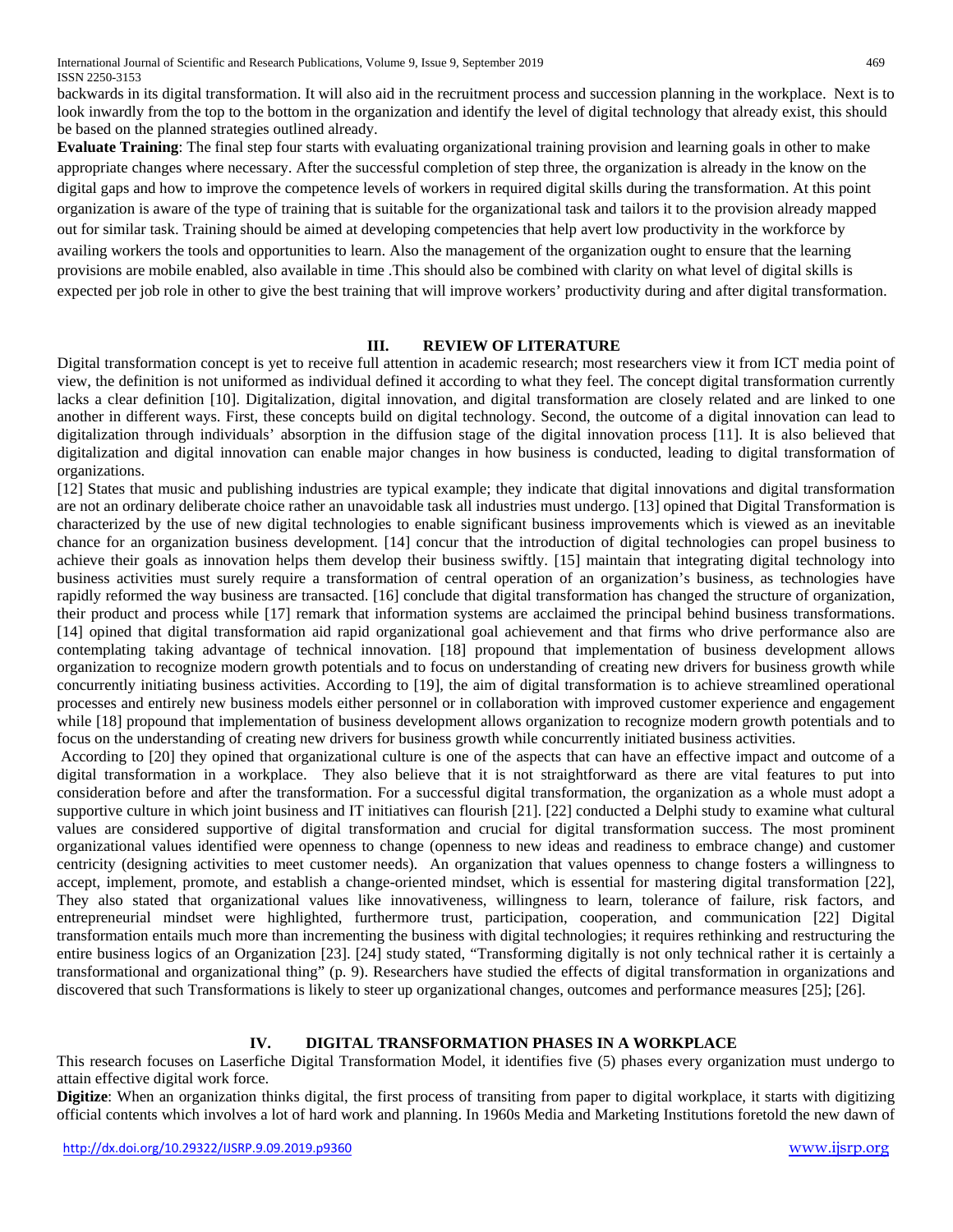paperless workplace while BusinessWeek in 1975 announced that the birth of computers will render paper obsolete. This process might be a bit challenging for organizations, for instance the risk of data loss due to damage of physical document, lack of paper storage space etc. however this can be overcome by the action plan of the next phase.

**Organize**: The act of digitizing office documents and creating a storage spaces is the phase 2, organizing can be an uphill task for an organization when they lack established rules and inconsistence in their filing practices. This phase makes the transition easier to identify document in a workplace, there is need to centralize information and streamline the classification and filing of electronic documents. A study by the International Data Corporation (IDC) discovered that numerous organizations documents, images, video and email are littered across a wide diverse of systems in the workforce. 23% of this content is stored in personal computers, 19% in cloud file sync and share services, 18% in file shares, 17% in email, 11% in team sites and only 12% is centrally and securely stored in an enterprise content management system.

**Automate**: deals with converting all official documents to be operated by equipment with little or no human assistance. This is the 3rd phase of digital transformation in a workplace, they might rely on inefficient, unstandardized manual processes that waste time and resources in a workplace but with automation service delivery is a lot easier. In this phase, organizations is required to automate all manual processes and tasks to increase efficiency, standardize work processes, and reduce the risk of regulatory noncompliance. If the workplace processes are not standardized to fit into the digital era, is likely to increase risk of error and makes it difficult to train new staff to flow with the trend. Managers could leverage on automation to discharge their administrative tasks such as data entry, follow up etc, employees can easily retrieve and access informations, this improves time management in a workplace thereby increases workforce productivity.

**Streamline**: this phase involves examining the automated processes and making them run smarter, faster and better for efficiency. According to Laserfiche Digital Transformation Model automated processes do not mean that an organization has fully arrived, is basically depends on how an organization interacted with manual paper processes before the transformation. The lesser the manual paper the better and faster the streamlining process consume, different organization might have a bit of complex processes due to organizational culture which may involve unnecessary steps, this can cause a limited visibility across teams. At the end of this phase organizations experience efficient service delivery and a productivity workforce across all process.

**Transform**: After the streamlined processes that creates solid method of collecting and organizing information, next is automating and fine-tuning processes for maximum efficiency, there comes the transform phase which is the final stage of digital transformation. This is the phase an organization is fully ready to innovate as well as ready to face the new challenges that comes with the transformation process. The arrival of this phase makes it easier for organizations to discovered new technologies and also spot trends that will increase the workforce productivity. Digital transformation works with digital information in the digital era it averts problems and gain insights into operations of a digital organizations, the more the information flows the need for information management increases.



Source: [27]

# **V. SUMMARY AND CONCLUSION**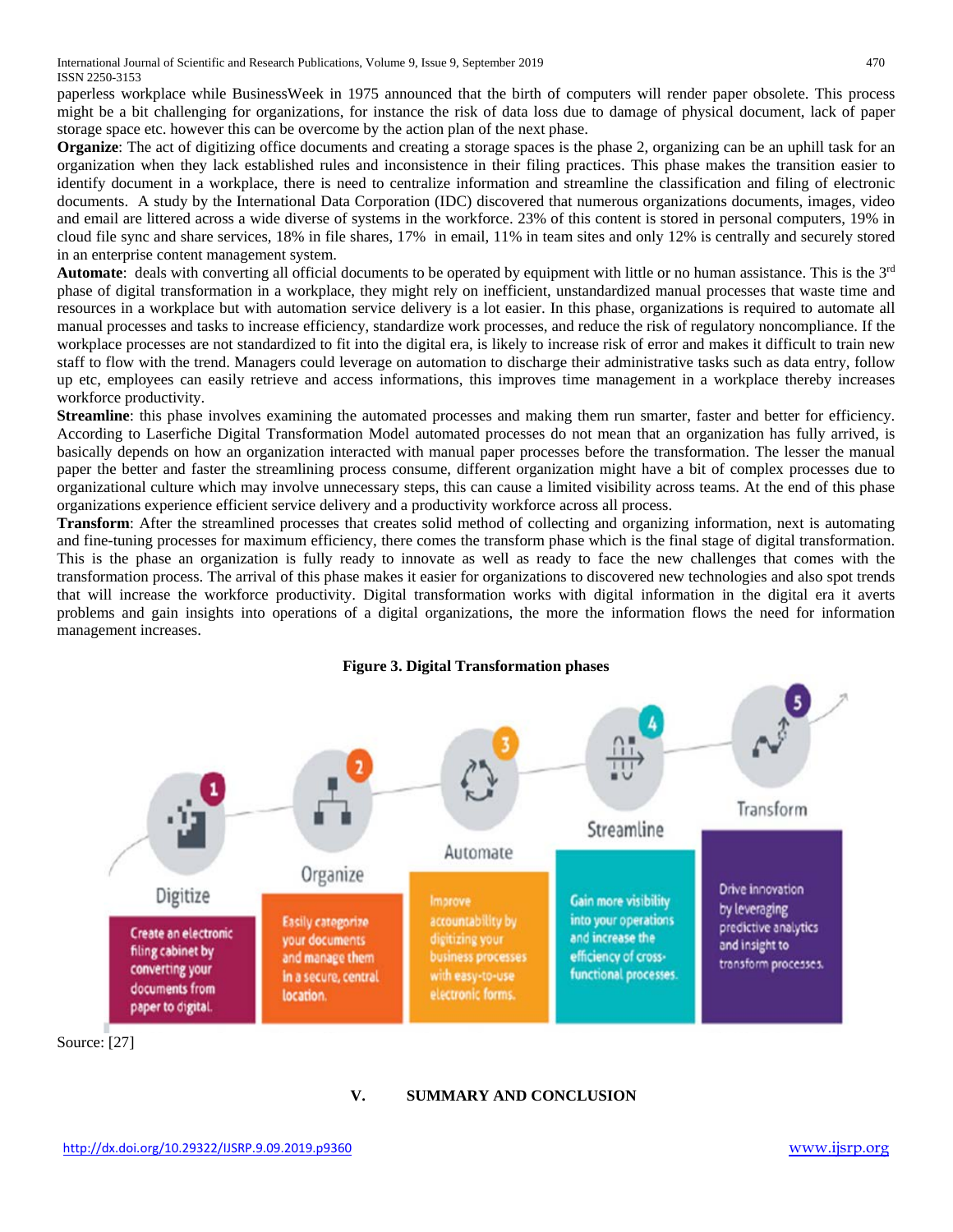International Journal of Scientific and Research Publications, Volume 9, Issue 9, September 2019 471 ISSN 2250-3153

It is evident that there are considerable levels of development and adoption of technology to build and sustain a viable digital economy in Nigeria; however government policy with a strong applicable industrial strategy should be considered**.** The focus of this paper is to analyze digital transformation to gain more insights on how organization can take advantage of the digital technology to avert workers low productivity in a workplace. Basically, the paper comprises the steps and plans an organization can utilize to attain a desired goal during and after transformation. The study discovered that workplace digital transformation has a lot of benefits such as increase workers' productivity, it is a stepping stone to a successful business strategy, it literally intensify alliance and leads to effective service delivery in any organization. It is also opined that transformation alone cannot solve productivity problems rather constant training of workers to be more acquainted in the use of the technology in other to meet the demanding digital trend. It makes no sense if workers of an organization lack the basic digital literacy to work with the new technology during and after transformation. It is advisable for Nigerian businesses to invest extensively on the training of their employees and try to improve employees' motivation, and to also harness digital technology in all production and service process of an organization as well as industries. Finally, applying Laserfiche Digital Transformation Model for Organization's to understand how to step up the transitioning game for more effective result and the positive outcome relays on managerial approach to the phrases and plans featured in the study.

# **REFERENCE**

- [1]. World Economic Forum, The Future of Jobs Report, Centre for the New Economy and Society, World Economic Forum, Switzerland, 2018.
- [2]. L. Nedelkoska & G. Quintini, Automation skills use and training. OECD Social, Employment and Migration Working Papers, No. 202, OECD Publishing, Paris, 2018.
- [3]. M. Mühleisen," Impact of Digital Technology on Economic Growth" Available: <https://www.imf.org/external/pubs/ft/fandd/2018/06/impact-of-digital-technology-on-economic> growth/muhleisen.pdf {Accessed Jan. 12, 2019}
- [4]. World Bank. 2016. World Development Report 2016: Digital Dividends, Washington, D.C.
- [5]. M. Attaran, D. Kirkland, "The Need for Digital Workplace: Increasing Workforce Productivity in the Information Age" International Journal of Enterprise Information Systems, Volume 15 , Issue 1 , January-March 2019.
- [6] Wikipedia, "Digital Revolution" Avaliable : https://en.wikipedia.org/wiki/Digital\_Revolution#cite\_note-:0-1
- [7]. M. Hilbert, & P. López, "The World's Technological Capacity to Store, Communicate, and Compute Information Science", 332(6025), pp. 60 –65, 2011. doi:10.1126/science.1200970.
- [8] D. Soule, A. Puram, G. Westerman, & D. Bonnet, "Becoming a Digital Organization: The Journey to Digital Dexterity", MIT Center for Digital Business, Working Paper #301, January 5, 2016.
- [9] https://www.proshareng.com/admin/upload/reports/11597BPMPresentationSept14JoeUjoh-proshare.pdf
- [10] I. Haffke, B. Kalgovas, & A. Benlian, "The Role of the CIO and the CDO in an Organization's Digital Transformation". In ICIS 2016 Proceedings, pp. 1–20, 2016. I. Haffke, B. Kalgovas, & A. Benlian, "The Transformative Role of Bimodal IT in an Era of In 50th Hawaii International Conference on System Sciences, pp. 5460– 5469, 2017.
- [11] R. G. Fichman,, B. L. Dos Santos & Z. (Eric). Zheng, "Digital Innovation as a Fundamental and Powerful Concept in the Information Systems Curriculum" MIS Quarterly, 38(2), pp. 329–353, 2014.
- [12] O.A. El sawy, A. Malhotra, Y. park, & P.A pavlou, "Resource Commentary-Seeking the Configuration of Digital Ecodynamics: it Takes Three to Tango", Information Systems Research, Vol.21, no.4, pp.835-848, 2010.
- [13] M.Fitzgerald, N.Kruschwitz, D.Bonnet, & M.welch, "Embracing Digital technology: A new Strategic Imperative", MIT Sloan Management Review, Vol.55, no. 1-4, 2013.
- [14] D. Nylen, & J. Holmstrom, "Digital Innovation Strategy: A frame work for Diagnosing and Improving Digital Product and Services Innovation," Business Horizons, Vol.58, no .1 Pp.57-67, 2015.
- [15] C.S.Lee, "An analystical framework for evaluating e-commerce business model and strategies , "Internet Research, Vol.11, no.4,pp. 349-359,2001.
- [16] C.Matt, T.Hess, & A. Benlian, "Digital transformation Strategies" Business and Information Systems Engineering, Vol.57. no.5, pp.339-343,2015.
- [17] M.L.Markus, "Technochange Management: Using IT to drive Organizational Change", Journal of Information Technology, Vol.19.no1, pp,4-20,2004.
- [18] V.Lorenzi, & H. E Sorensen, "Business Development Capacity: Insights from the Biotechnology Industry", Symphonya. Emerging issues in Management, vol. 2, pp. 45-60, 2014. Check\*\*\*\*\*\*\*\*\*\*\*\*\*\*\*\*
- [19] G. Westerman, C. Calmejane, D. Bonnet, P. Ferraris, & McAfee, "Digital Trans-Formation: A Roadmap for Billion-Dollar Organisations," 2011. Avaliable[: https://www.capemini.com/resource-file-](https://www.capemini.com/resource-file-)

<http://dx.doi.org/10.29322/IJSRP.9.09.2019.p9360> [www.ijsrp.org](http://ijsrp.org/) access/resource/pdf/Digital\_Transformation\_A\_Road-map\_for\_Billion-Dollar\_Organisation.pdf